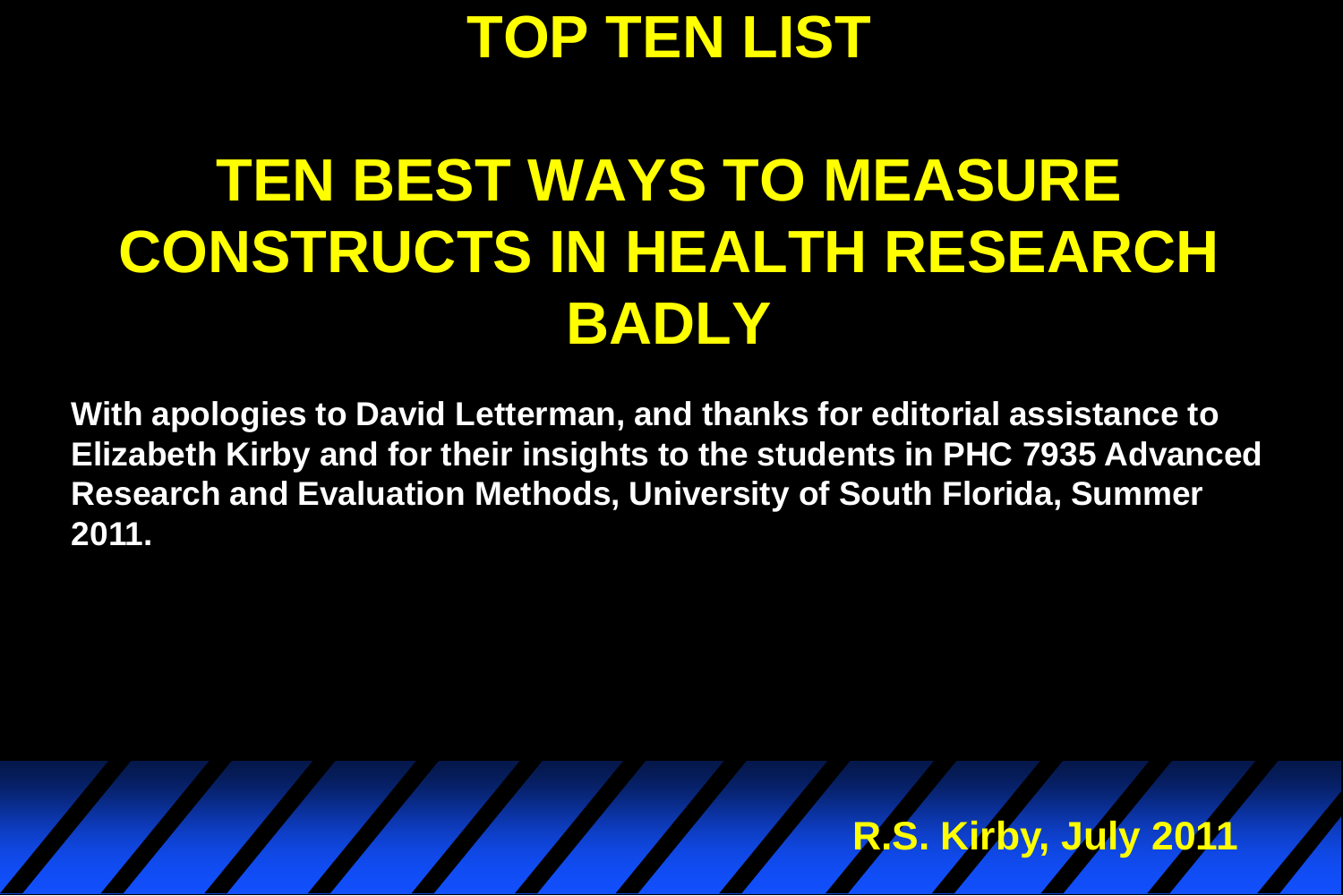## **Number 10 No Theory, No Problem**

**You are the inventor of all the new ideas. But even inventors need handbooks. Just follow this handy guide:**

**1.Don't examine previous uses of the construct you wish to apply.** 

**2.Define the construct yourself.**

**3.Focus on how the construct appears on the surface – after all, face validity is in the 'eye of the beholder.'**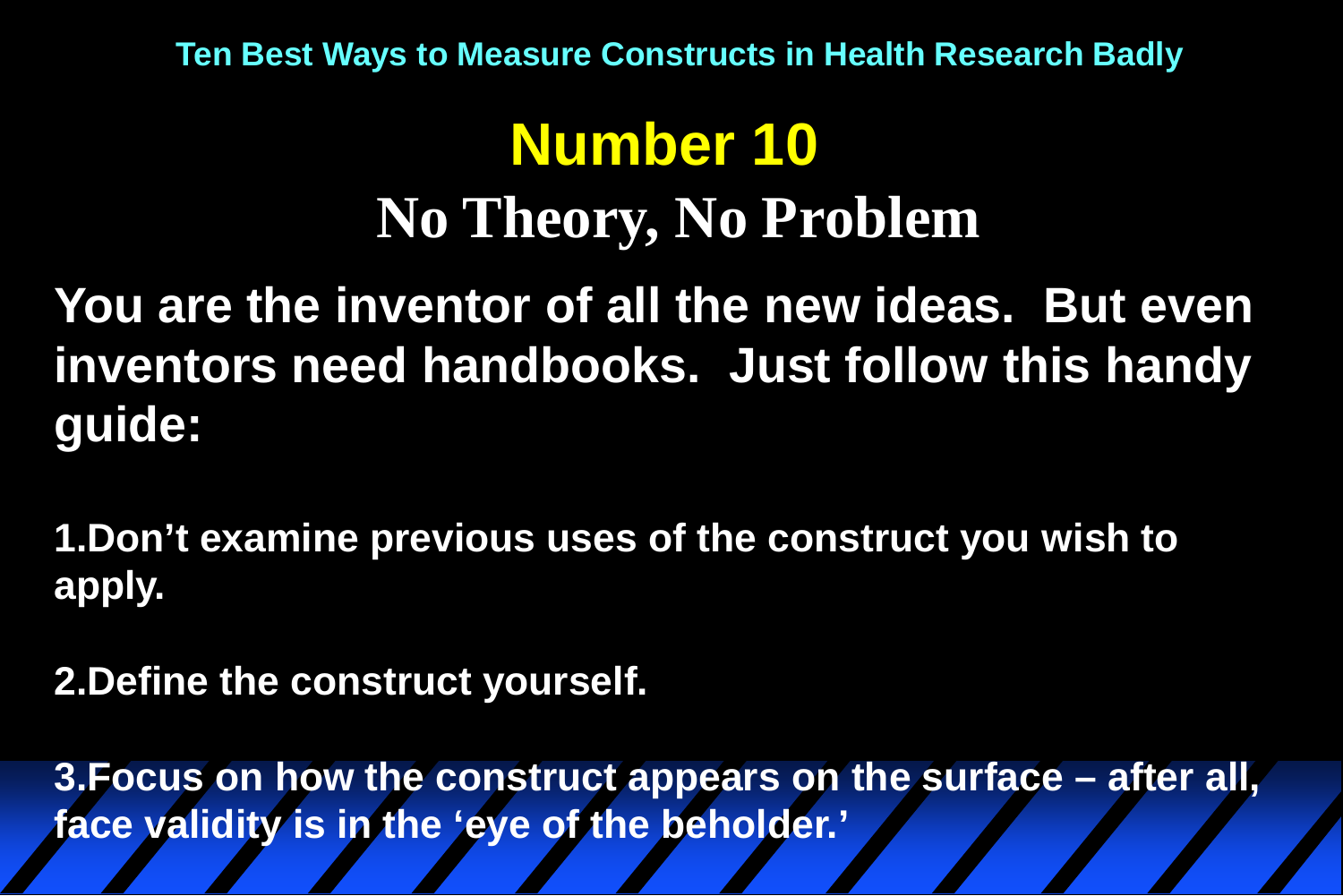### **Number 9**

**I Shot the Sheriff, But I Did Not Shoot the Deputy**

**Reliability is of paramount importance. In fact, validity in its many forms is highly over-rated, and can be ignored so long as accuracy and completeness of data collection are achieved.**

**So long as both the Sheriff and his deputies are targeted, all is well.**

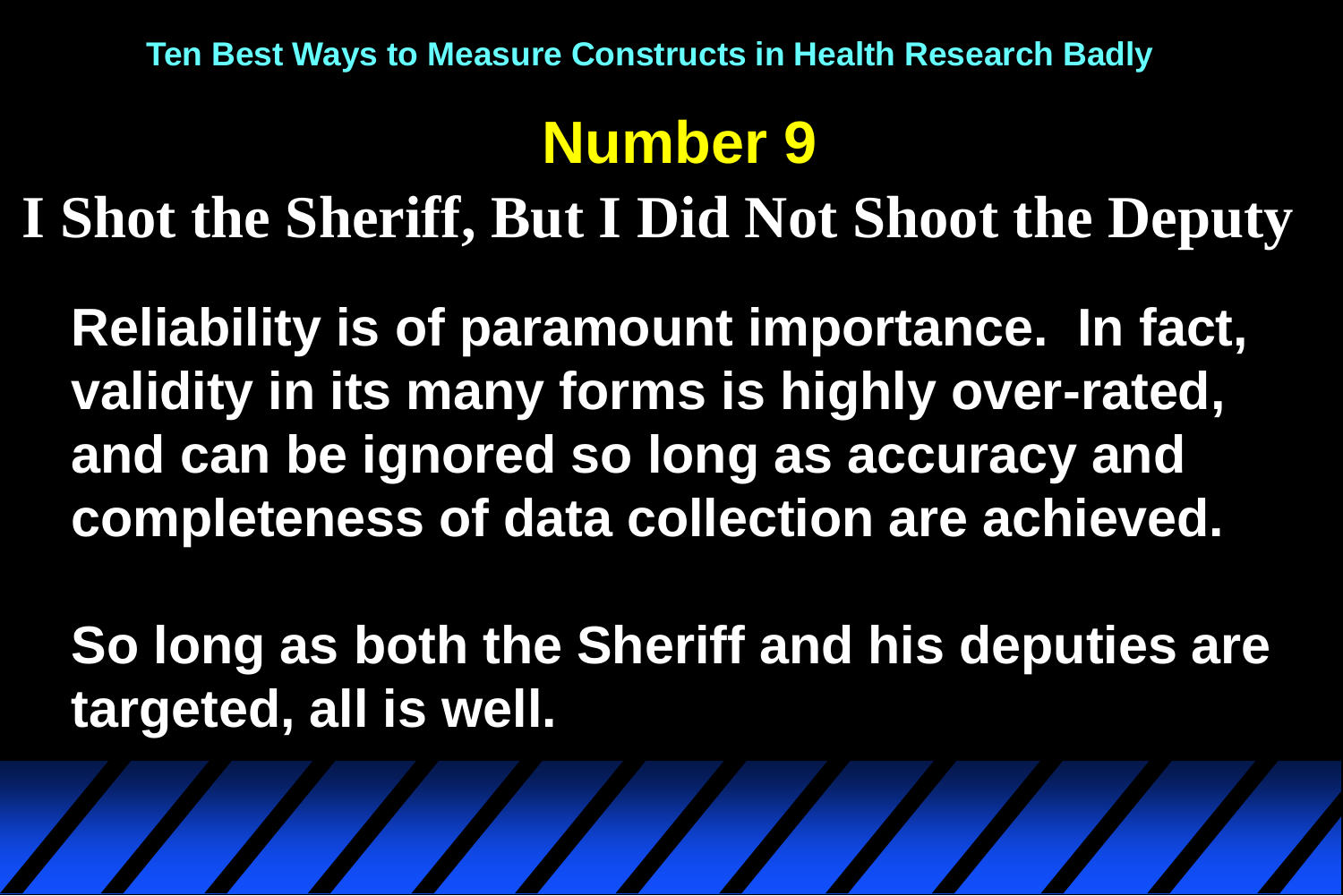# **Number 8**

#### **Like Gibraltar, Solid as a Rock**

**Once you have a valid and reliable operational measure of the theoretical construct, it therefore follows that it is valid for use in any subsequent study, regardless of the study design.**

**Operational definitions should always be static, and stand the test of time.**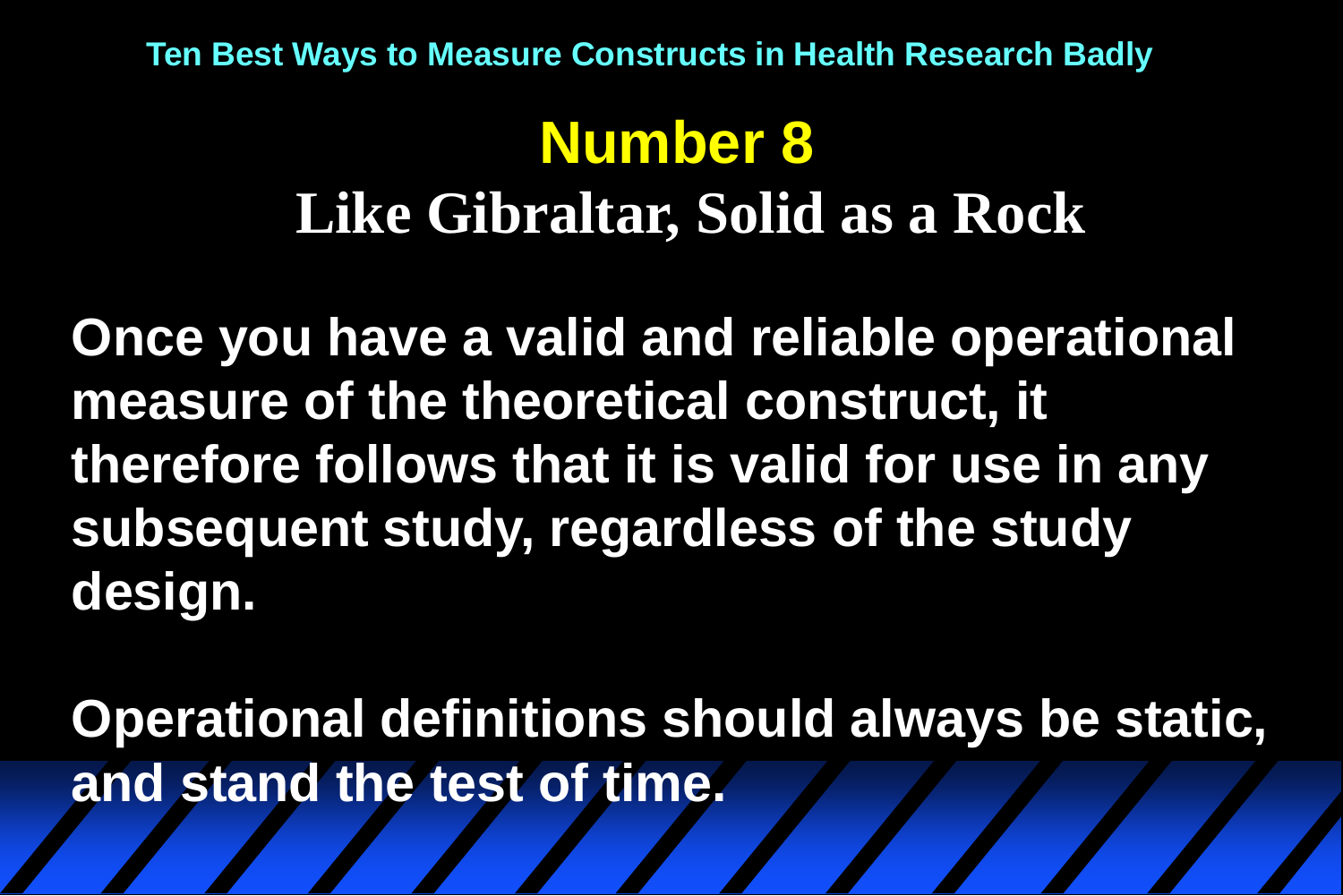# **Number 7**

**Kaleidoscope, Prism, Snowflake or Mirror**

**Despite the complexity of the underlying theoretical construct, measure only one facet or dimension.**

**Then, use a one-size-fits-all mentality in applying the operational measure to your research design.**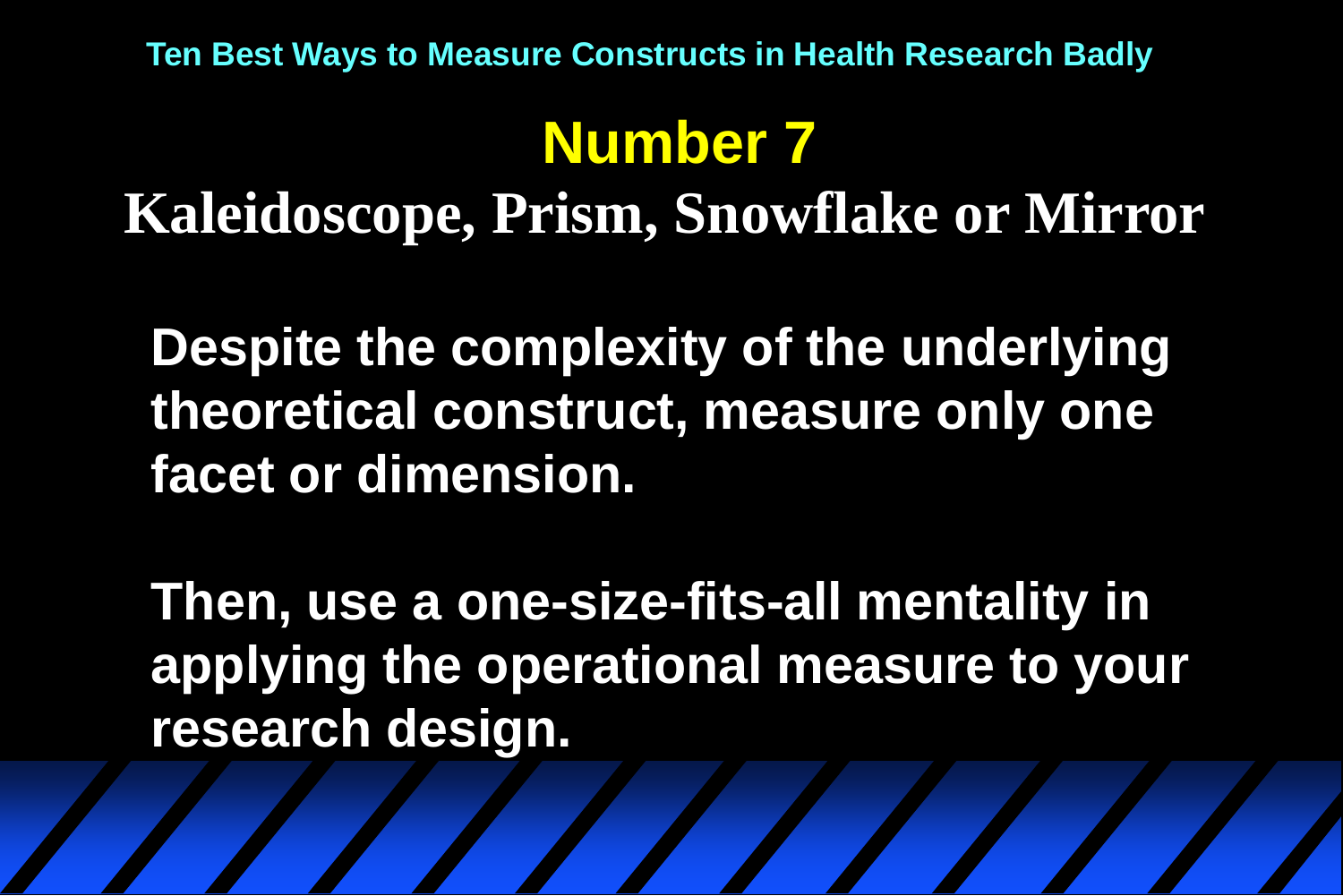#### **Number 6 There's Gold in Them Thar Hills**

**Operational measures needn't have a theoretical basis. In fact, any variable for which data were collected can and should be used in any empirical analyses you wish to conduct.**

**Exploratory data analysis is necessary only to determine which statistics to use, not to examine the quality of measurement.**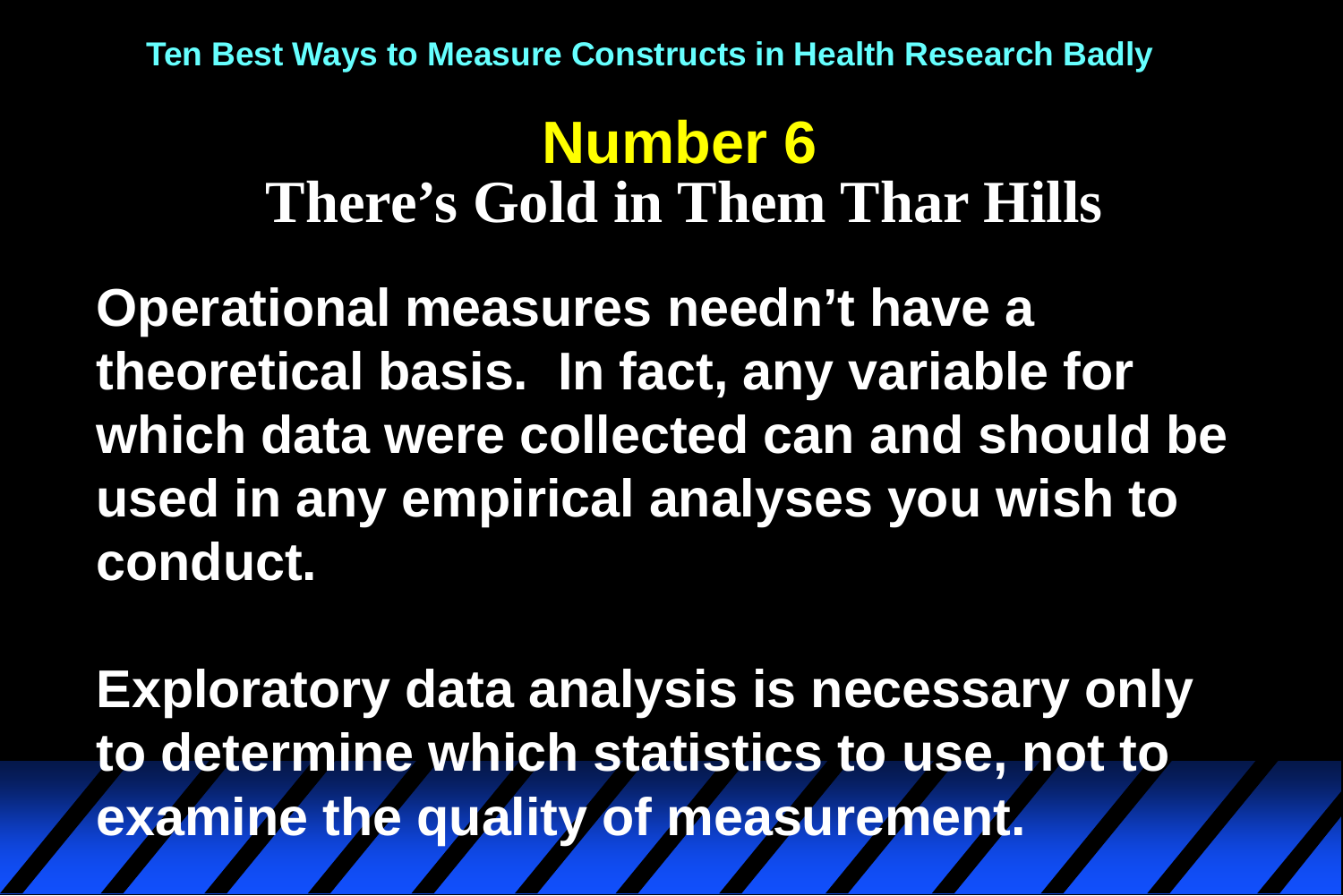### **Number 5**

**To Boldly Go, Where Many Have Gone Before**

**Create your own scale or index, as no one has ever thought to operationalize the construct of interest. Test it on the same dataset you then use to conduct your study.**

**If your new instrument is valid, it follows that each item in the instrument is also valid, and can be used separately in any subsequent analyses.**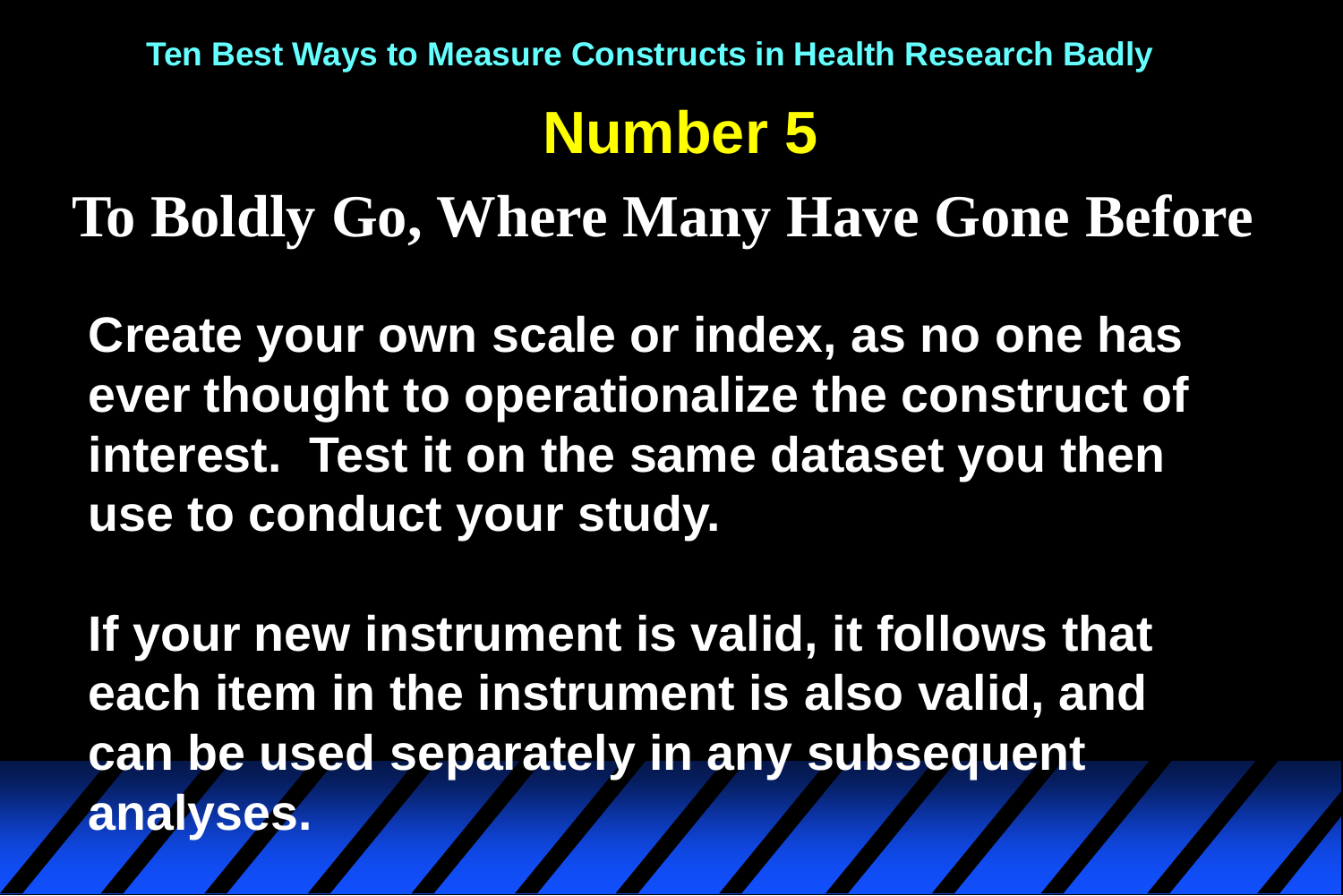### **Number 4 If the Shoe Fits . . . Ten Best Ways to Measure Constructs in Health Research Badly**

**Reading level, cultural relevance, and question clarity have no bearing on the reliability or validity of your measurement instruments.** 

**After all, all Spanish speaking respondents can read at the high school graduate level.**

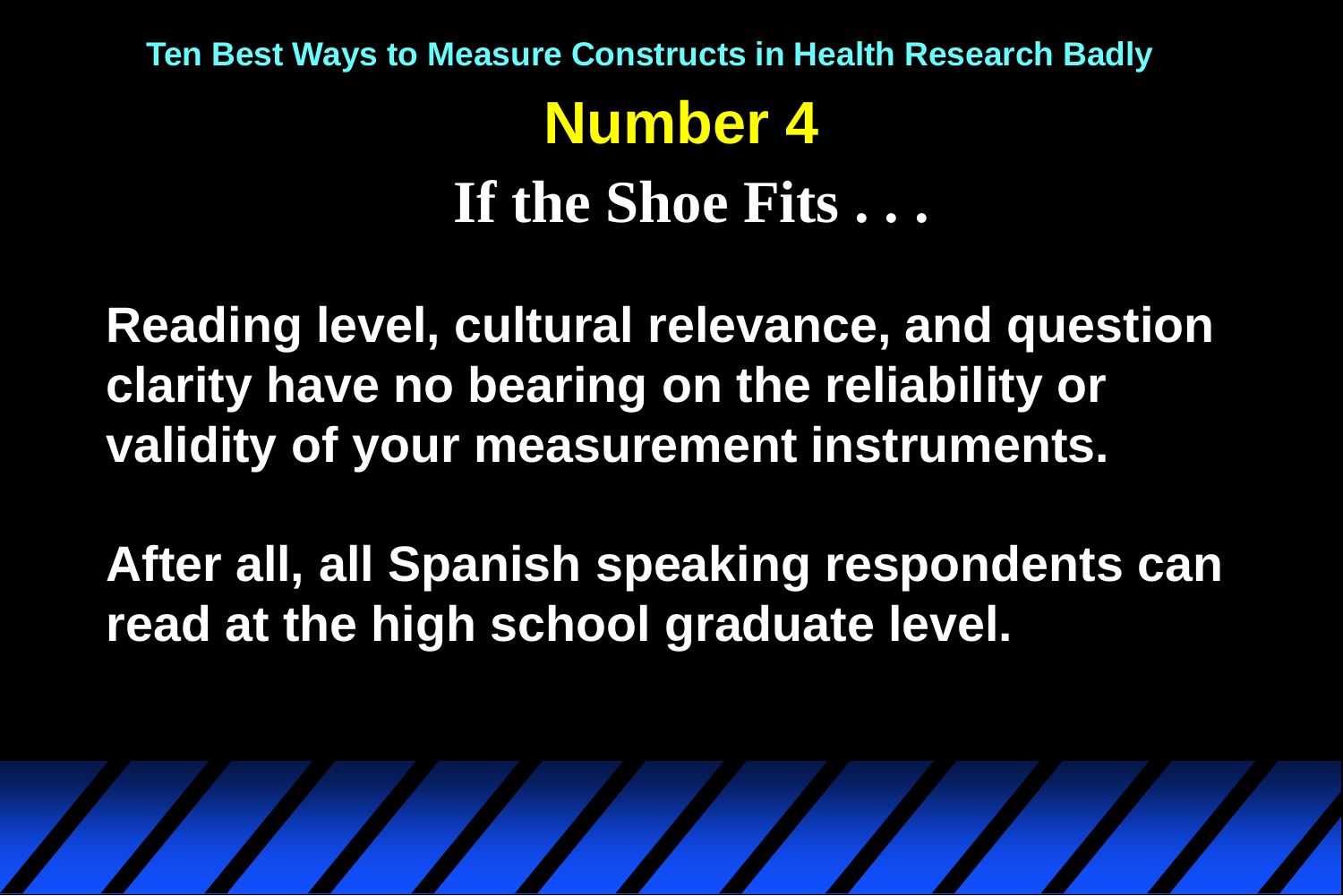# **Number 3**

**Even Precious Stones Can Have Fatal Flaws**

**Use an unclear, arbitrary definition of the theoretical construct. Journal editors will be impressed with your creativeness, and may give you pointers on how to reframe your research in the event you have an opportunity to redo the study.**

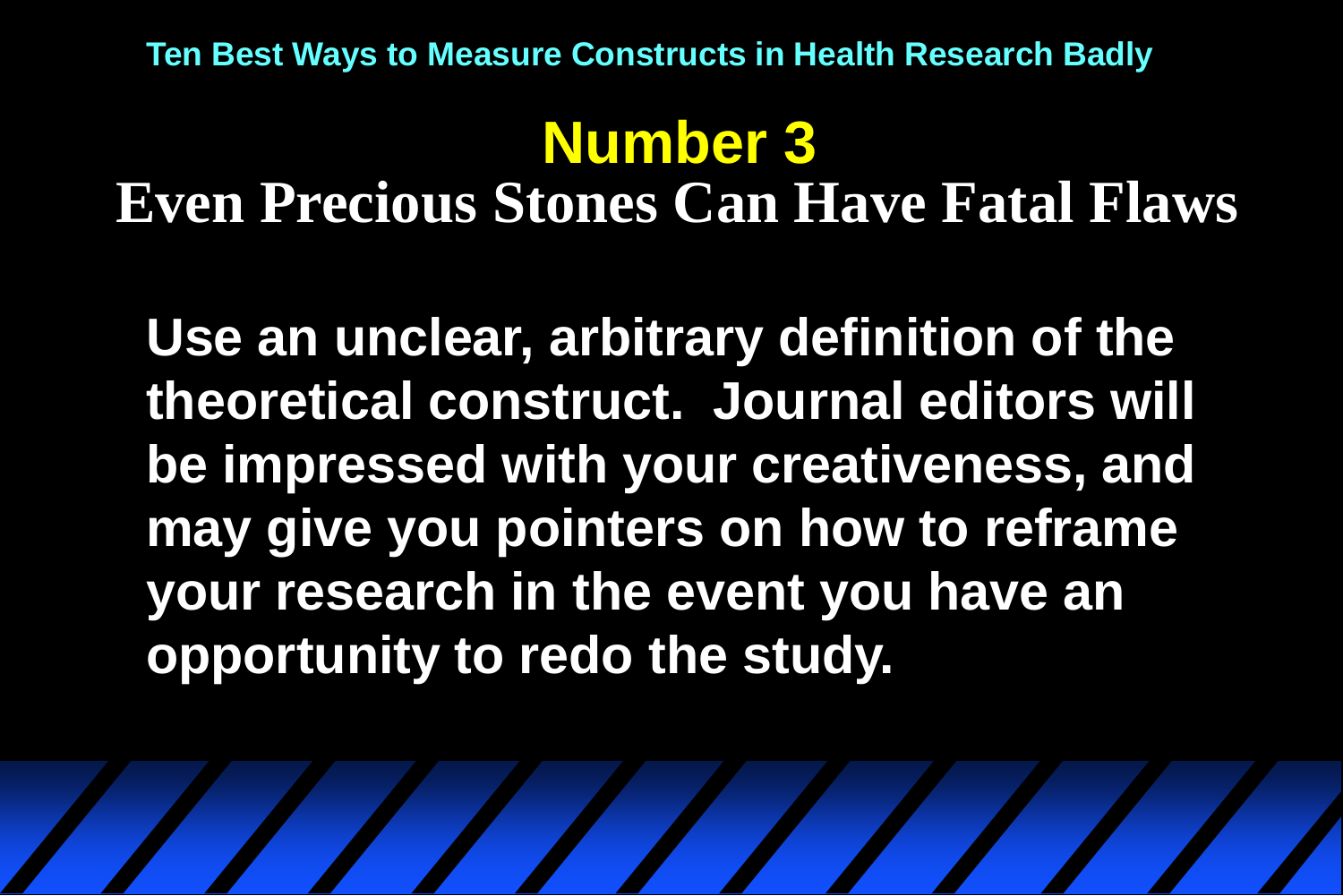# **Number 2 Test Once, Use Mostly**

**Don't assess the psychometric properties of the items in your new scale. Individual components of previously validated scales can be borrowed and used, without further need to test their reliability and validity.**

**If for some reason it becomes necessary, the new scale need only be tested in one small, convenience sample.**